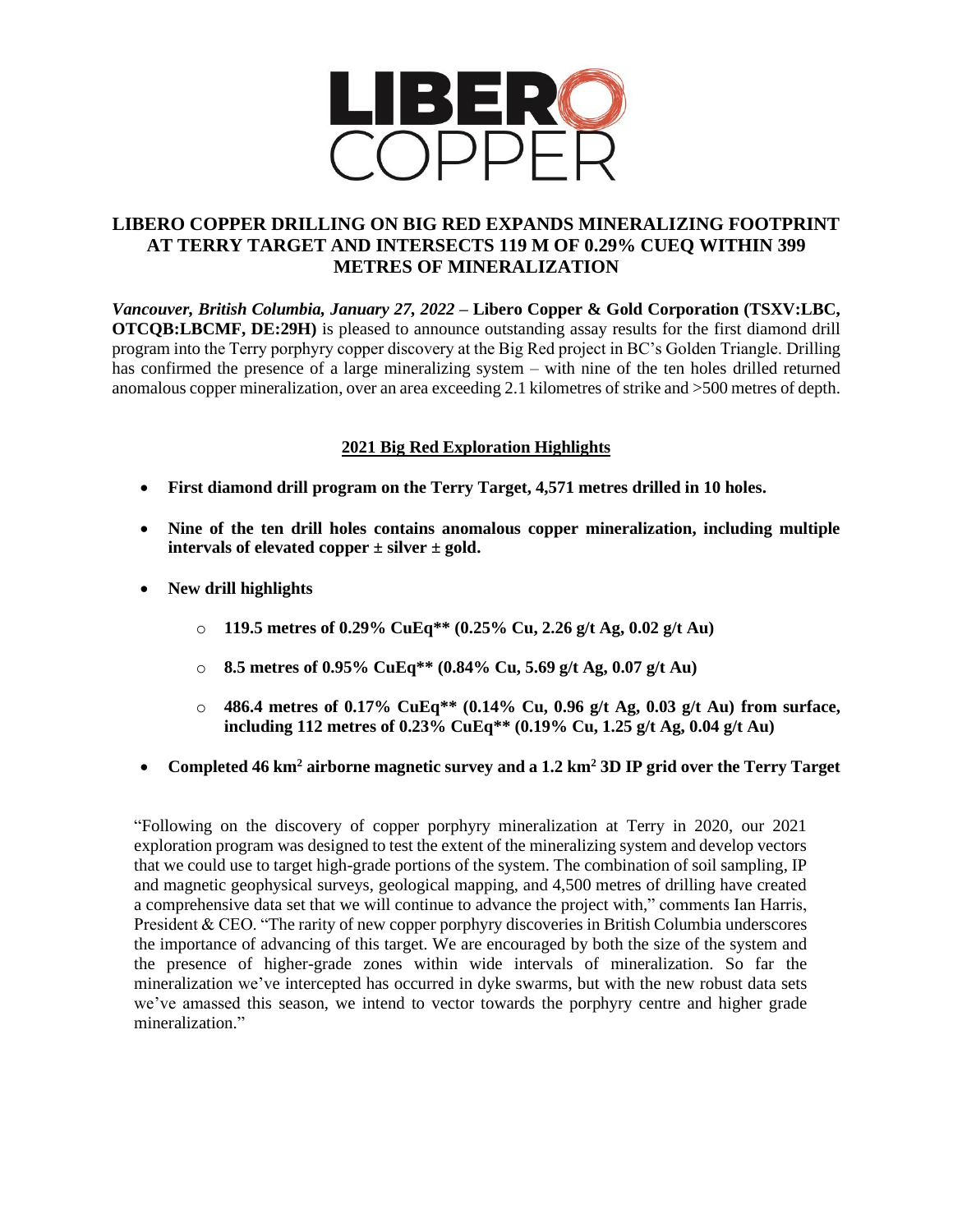The utilization of diamond drilling in 2021 on the Terry Target allowed for more detailed investigation into the relationships between lithology, mineralization and alteration compared to the RC drilling in 2020. Work has begun to compile and analyze these data to develop geochemical and alteration vectors that can be used to target the source of the dyke swarms (potential porphyry centre) or areas of higher-grade mineralization. The existence of distinct chalcopyrite-rich intrusive phases (2 metres of >1.3% Cu) within the dyke swarms indicates the potential of a high-grade zone of mineralization.

| <b>Drill Hole</b> |               | From (m)               | To(m)        | Interval (m) | Cu (%) | Ag(g/t) | Au $(g/t)$ | $CuEq**(\%)$ |  |  |
|-------------------|---------------|------------------------|--------------|--------------|--------|---------|------------|--------------|--|--|
| BR-21-028*        |               | 8.30                   | 510.00 (EOH) | 501.70       | 0.18   | 1.23    | 0.04       | 0.22         |  |  |
|                   | including     | 8.30                   | 127.00       | 118.70       | 0.26   | 1.83    | 0.06       | 0.33         |  |  |
|                   | and including | 78.20                  | 96.81        | 18.61        | 0.42   | 3.03    | 0.14       | 0.56         |  |  |
|                   | including     | 278.50                 | 306.50       | 28.00        | 0.33   | 1.47    | 0.04       | 0.38         |  |  |
|                   | including     | 478.00                 | 510.00 (EOH) | 32.00        | 0.30   | 1.76    | 0.06       | 0.36         |  |  |
| BR-21-029         |               | 7.34                   | 480.60 (EOH) | 473.26       | 0.10   | 0.68    | 0.02       | 0.12         |  |  |
|                   | including     | 7.34                   | 76.00        | 68.66        | 0.24   | 1.72    | 0.03       | 0.28         |  |  |
| BR-21-030         |               | 6.18                   | 378.60 (EOH) | 372.42       | 0.07   | 0.76    | 0.01       | 0.09         |  |  |
|                   | including     | 6.18                   | 53.50        | 47.32        | 0.15   | 1.65    | 0.01       | 0.17         |  |  |
| BR-21-031         |               | abandoned hole         |              |              |        |         |            |              |  |  |
| BR-21-032         |               | 41.70                  | 438.00 (EOH) | 396.30       | 0.04   | 0.40    | 0.04       | 0.07         |  |  |
|                   | including     | 41.70                  | 85.33        | 43.63        | 0.15   | 0.98    | 0.02       | 0.18         |  |  |
| BR-21-033         |               | 9.00                   | 495.40 (EOH) | 486.40       | 0.14   | 0.96    | 0.03       | 0.17         |  |  |
|                   | including     | 9.00                   | 79.15        | 70.15        | 0.15   | 1.35    | 0.05       | 0.20         |  |  |
|                   | and           | 230.10                 | 342.15       | 112.05       | 0.19   | 1.25    | 0.04       | 0.23         |  |  |
|                   | and           | 401.40                 | 495.40 (EOH) | 94.00        | 0.16   | 1.02    | 0.03       | 0.19         |  |  |
|                   | and including | 440.00                 | 495.40 (EOH) | 55.40        | 0.17   | 1.45    | 0.04       | 0.22         |  |  |
| BR-21-034         |               | 6.00                   | 571.60 (EOH) | 565.60       | 0.10   | 0.73    | 0.02       | 0.12         |  |  |
|                   | including     | 6.00                   | 41.00        | 35.00        | 0.17   | 1.71    | 0.03       | 0.21         |  |  |
|                   |               | 177.00                 | 181.50       | 4.50         | 0.64   | 4.40    | 0.05       | 0.72         |  |  |
| BR-21-035         |               | 10.50                  | 399.30 (EOH) | 388.80       | 0.15   | 0.58    | 0.01       | 0.16         |  |  |
|                   | including     | 49.00                  | 83.50        | 34.50        | 0.19   | 1.39    | 0.02       | 0.22         |  |  |
|                   | and           | 152.50                 | 399.30 (EOH) | 147.00       | 0.23   | 0.74    | 0.02       | 0.25         |  |  |
|                   | and including | 180.00                 | 299.50       | 119.50       | 0.25   | 2.26    | 0.02       | 0.29         |  |  |
|                   | and including | 201.00                 | 216.00       | 15.00        | 0.43   | 1.90    | 0.04       | 0.48         |  |  |
|                   | and including | 279.00                 | 287.50       | 8.50         | 0.84   | 5.69    | 0.07       | 0.95         |  |  |
| BR-21-036         |               | no significant results |              |              |        |         |            |              |  |  |
| BR-21-037         |               | 83.60                  | 509.60 (EOH) | 426.00       | 0.09   | 0.16    | 0.04       | 0.12         |  |  |
|                   | including     | 236.00                 | 273.50       | 37.50        | 0.17   | 0.54    | 0.08       | 0.24         |  |  |
| BR-21-038         |               | 16.08                  | 391.80 (EOH) | 375.72       | 0.06   | 0.11    | 0.02       | 0.08         |  |  |

| <b>Table 1:</b> Select intervals from drill holes BR-021-028 to -038 located at the Terry and adjacent Scorcher target.            |  |  |  |  |  |  |
|------------------------------------------------------------------------------------------------------------------------------------|--|--|--|--|--|--|
| *Previously released results (October 26, 2021). **The prices used to calculate CuEq are: Cu: \$3.50/lb, Au:                       |  |  |  |  |  |  |
| $$1,850/\sigma z$ , Ag: \$25/ $\sigma z$ . All values are reported in USD and do not consider metal recoveries due to insufficient |  |  |  |  |  |  |
| metallurgical data.                                                                                                                |  |  |  |  |  |  |

The Terry porphyry copper-gold target was discovered in 2020 after reconnaissance scale sampling revealed high-grade copper and anomalous gold values extending over a kilometre wide area. This outcropping target consists of a megacrystic porphyritic feldspar dyke swarm intruding plagioclase-phyric intermediate composition volcanic rocks.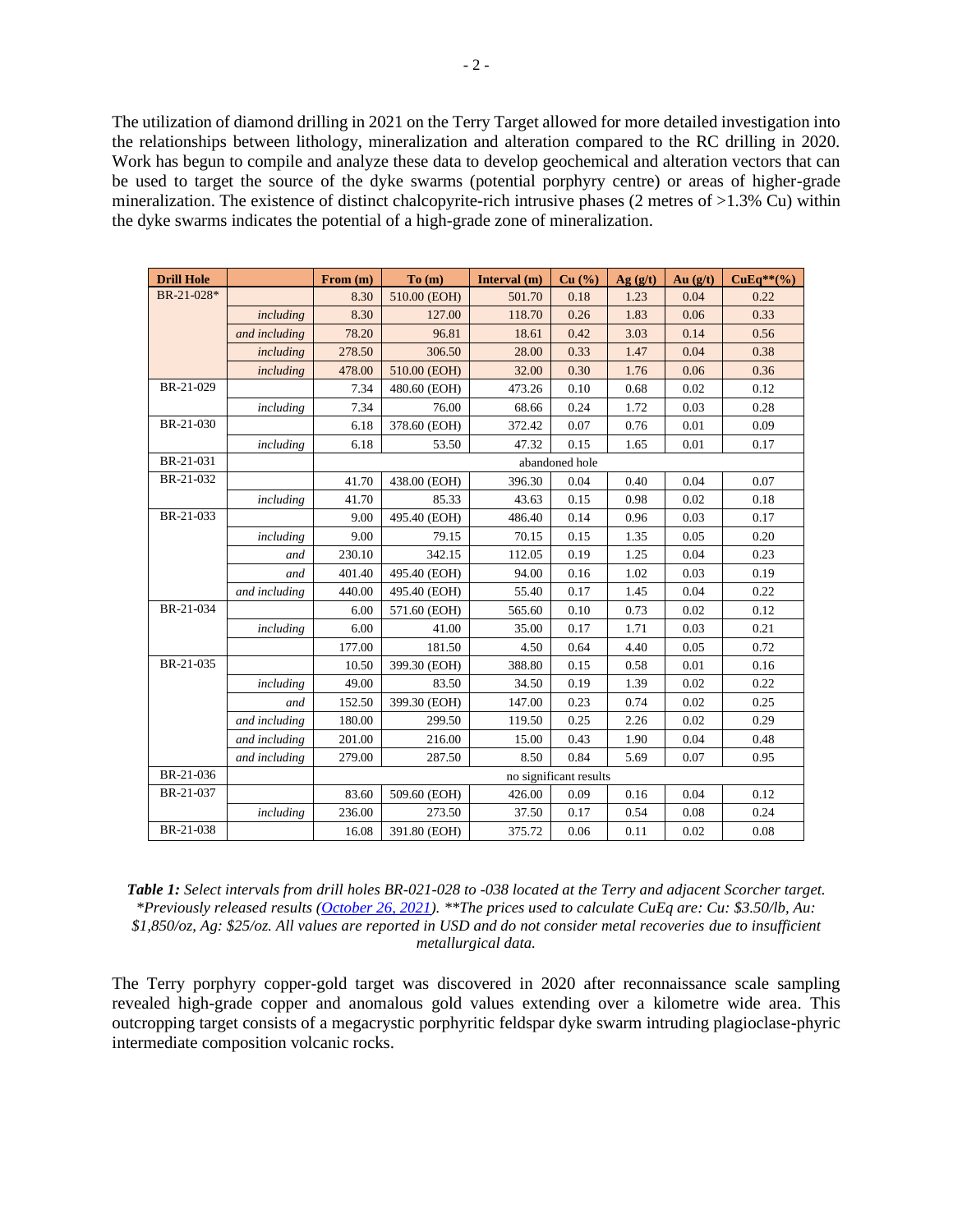Drilling the Terry discovery has revealed large multi-phase K-feldspar rich intrusions with intense potassic alteration (flooding), Fe-oxide staining (hematite reddening), abundant chlorite after biotite alteration, and garnet replacement zones and veins. Silicification is rare, and the sulfide and hypogene Fe-oxide assemblages indicate high-oxidation state magmatic-hydrothermal conditions. Chalcopyrite and pyrite mineralization occurs as fine disseminations within porphyritic dykes and host volcanic rocks, with higher concentrations along the margins of dykes. Malachite mineralization occurs near-surface locally along fracture surfaces.

The rock textures, alteration styles and geological setting at Terry share similarities with British Columbia alkalic porphyry deposits, including Galore Creek located 70 km to the south. Geologic modelling in 3D will support target recognition in this context and the delineation of new drill targets. Future drill campaigns will target high-grade zones in order to better understand their controls and develop vectors to additional high-tenor copper domains.

Soil sampling at the Terry discovery outlines an extensive zone of copper enrichment, with numerous multisample anomalies in excess of 0.1% Cu (Figure 1). The final drill hole of the season was oriented to test newly identified copper mineralization at the Scorcher discovery and the associated overlying soil anomaly. This potential second porphyry centre is located 2 km southeast of the Terry target.



*Figure 1: Plan map illustrating the distribution of drilling at the Terry target and the XRF Cu-in-soil results from the soil sampling programs.*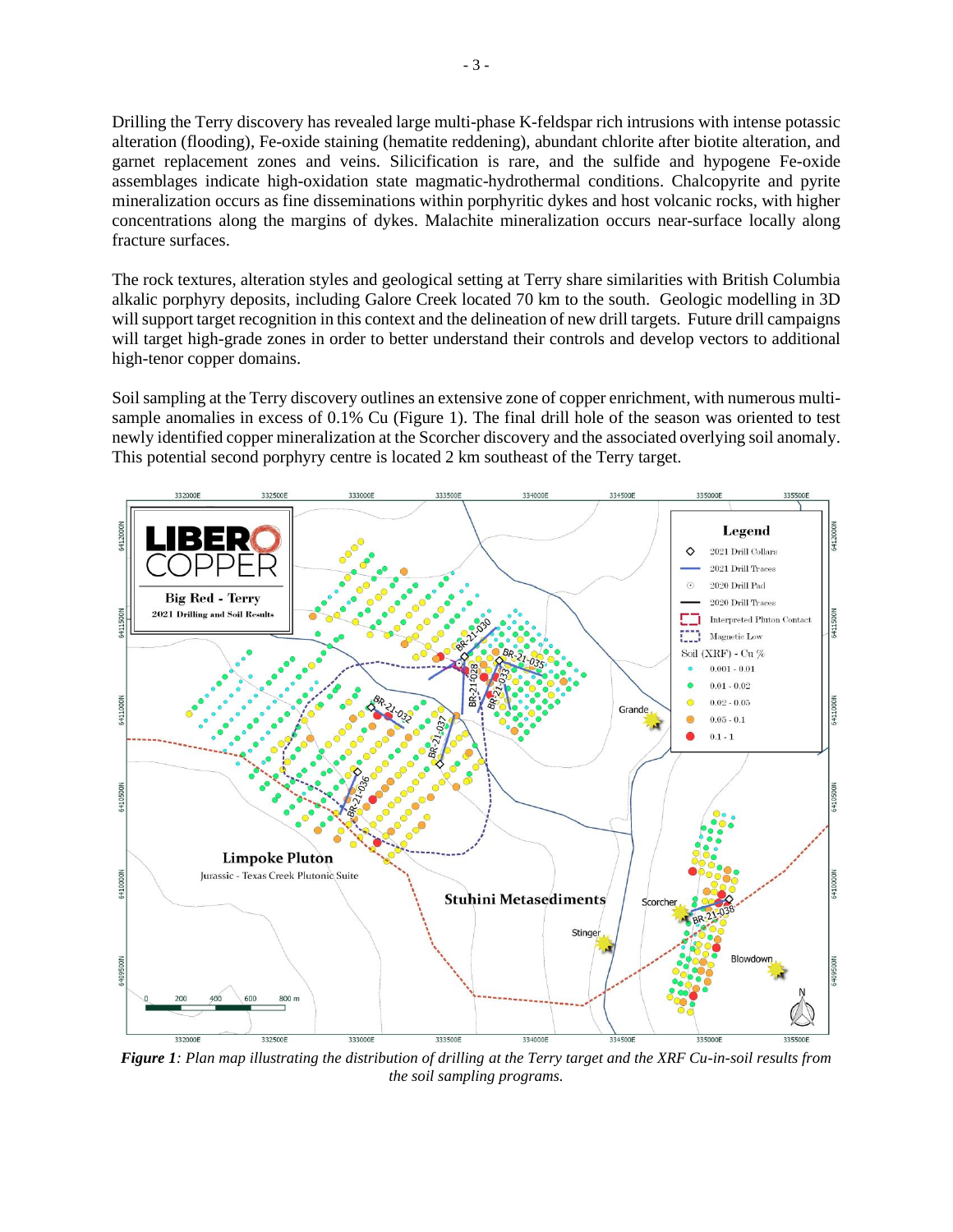| <b>Hole ID</b> | <b>Target</b>  | <b>Status</b> | Dip   | <b>Azimuth</b> | <b>Final Depth (m)</b> |
|----------------|----------------|---------------|-------|----------------|------------------------|
| BR-21-028      | <b>Terry</b>   | Completed     | -50   | 180            | 510                    |
| BR-21-029      | <b>Terry</b>   | Completed     | -60   | 235            | 481                    |
| BR-21-030      | <b>Terry</b>   | Completed     | $-50$ | 045            | 379                    |
| BR-21-031      | <b>Terry</b>   | Abandoned     | -50   | 120            | 22                     |
| BR-21-032      | <b>Terry</b>   | Completed     | $-60$ | 120            | 438                    |
| BR-21-033      | <b>Terry</b>   | Completed     | -50   | 200            | 495                    |
| BR-21-034      | <b>Terry</b>   | Completed     | -60   | 165            | 572                    |
| BR-21-035      | <b>Terry</b>   | Completed     | $-50$ | 107            | 399                    |
| BR-21-036      | Limpoke Pluton | Completed     | -45   | 200            | 567                    |
| BR-21-037      | <b>Terry</b>   | Completed     | $-55$ | 014            | 509                    |
| BR-21-038      | Scorcher       | Completed     | $-55$ | 250            | 392                    |

*Table 2: Summary of 2021 drill holes on the Big Red property.*

#### *Quality Assurance*

The sampling program was undertaken under the direction of Dr. Thomas Mumford, P.Geo. All sample assay results have been monitored through a quality control / quality assurance (QA/QC) program including the insertion of blind standards, coarse blanks, and duplicate samples. Monitoring of the QA/QC program has determined that the analytical results are of acceptable quality. Assay samples are securely transported to ALS Global's sample preparation facilities in Terrace, BC and Langley, BC. Sample pulps are analyzed in North Vancouver, British Columbia for gold by fire assay using a 30-gram charge with atomic absorption spectroscopy (AAS) finish. Samples which exceed 9 g/t gold trigger a 30-gram fire assay with a gravimetric finish. Copper and silver contents are determined by four-acid digestion with ICP-AES finish. ALS Global is an independent laboratory. Libero Copper is not aware of any drilling, sampling, recovery or other factors that could materially affect the accuracy or reliability of the data.

## *About Big Red*

Big Red is a 26,000-hectare district scale land package with both copper and gold targets, road access, and an airstrip. Big Red is located 45 kilometres southwest of Telegraph Creek along the Barrington Road, 70 kilometres north of Galore Creek, and 70 kilometres northwest of Schaft Creek in the Golden Triangle of northwestern British Columbia, Canada. The Golden Triangle is a mining district of prodigious gold and copper mineralization and host to some of Canada's most famous mines (Premier, Red Chris, Snip, Brucejack, Eskay Creek) and porphyry copper deposits (Galore Creek, Schaft Creek, KSM, Saddle).

At Big Red, the Terry porphyry copper target is peripheral to a distinct large magnetic-high feature over the Limpoke Pluton that coincides with a radiometric potassium anomaly, magnetic low, conductivity high, copper, gold, silver and molybdenum anomalies and a mapped Jurassic aged porphyry intrusion. The discovery hole drilled in Terry in October 2020 returned 120 metres of 0.41% copper equivalent\* from surface to end of hole including 73 metres of 0.49% copper equivalent\* from surface. Mineralization is associated with a porphyritic dyke swarm hosted in intermediate volcanic rocks. Chalcopyrite mineralization occurs as fine disseminations within the porphyritic dykes and volcanic host rocks, with higher concentrations along the margins. The rock textures, alteration styles and geological setting at Terry share similarities with British Columbia alkalic porphyry deposits, including Galore Creek located 70